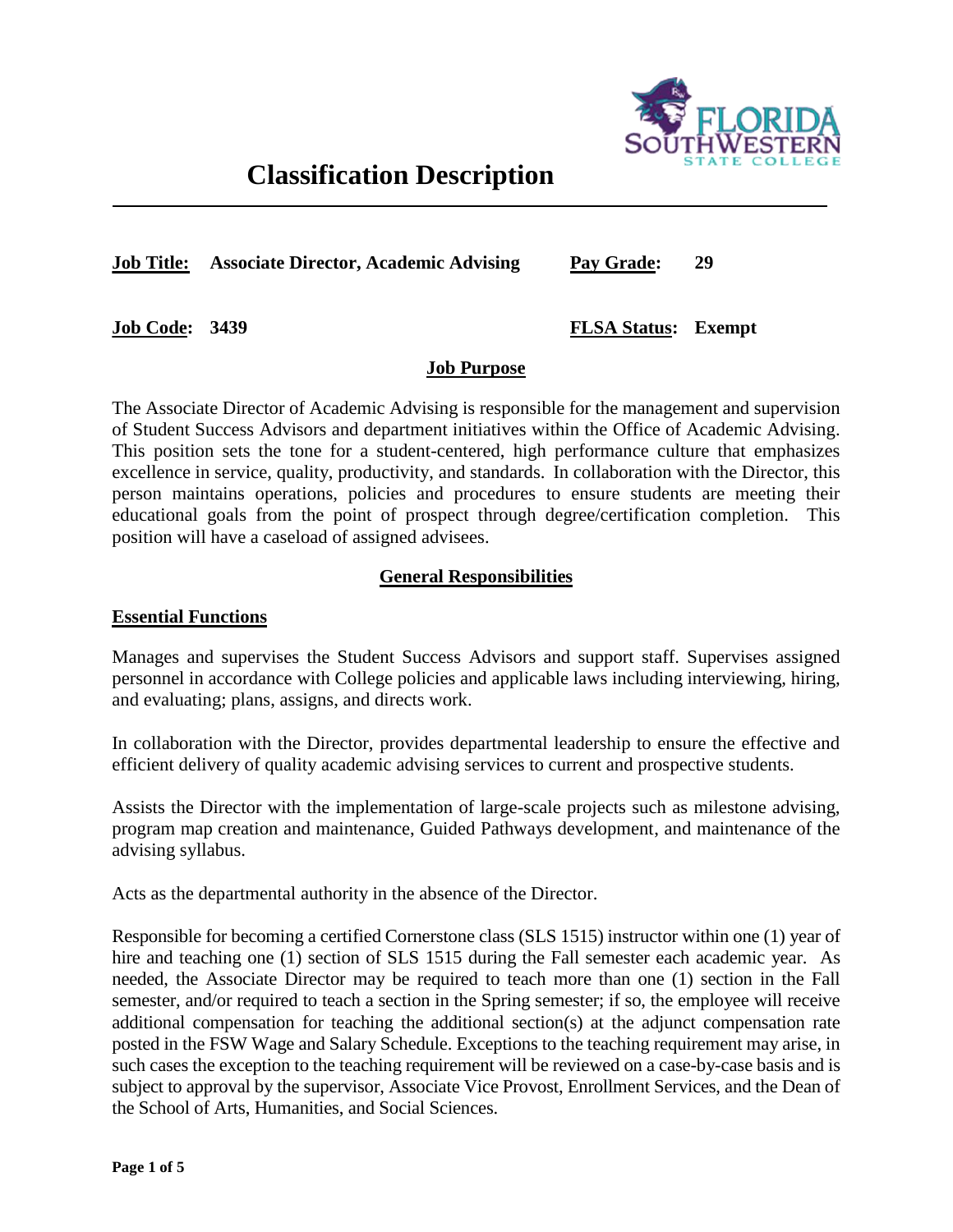The Associate Director must be compliant with all College policies, procedures, and deadlines related to faculty credentialing and instruction to include department and College-wide assessments, the evaluation of teaching and instruction as outlined in the adjunct mini-portfolio guidelines, and professional development at required by the Department of Academic Success.

Conducts continual evaluation of Advising services, procedures, and techniques to maintain a high level of service to students including assisting the Director with the development and execution of the department's Institutional Effectiveness Plans.

Manages the College-wide caseload assignment process.

Serves as primary liaison with the Office of the Registrar and the Office of Information Technology regarding issues affecting advising, student records, or technology development and maintenance.

Assists with the implementation and oversight of advising technology systems, such as Ellucian Advise, Banner CAPP degree audits, and other systems, as needed.

Prepares reports and provides data analysis related to caseload interventions, early alert, the assessment of student learning outcomes, caseload management, and retention and completion metrics.

Develops and implements communication and enrollment campaigns to ensure students are ontrack to successfully completing the enrollment process and their program.

Assists with the development of transfer partnerships with other Colleges/Universities.

Works with School Deans to present curricular changes to Student Success Advisors.

Oversees standards of academic progress committee and petition process.

Develops and implements various special events and workshops, including new student group advising workshops, co-curricular workshops and transfer fairs.

Assists with developing quality control mechanisms for all functions within the Office of Academic Advising to ensure students are on track to meet degree requirements within the number of credits specified in the catalog.

Ensures all Student Success Advisors stay up-to-date on changing institutional policies and College Operating Procedures including admissions requirements, new programs, course changes, deadlines, important dates, costs, expanding facilities, updates in College-wide initiatives, transfer requirements, and State and Federal mandates.

In collaboration with the Director, establishes effective relationships with the appropriate campus resources to ensure a smooth referral process for students with needs beyond the scope of the Office of Academic Advising.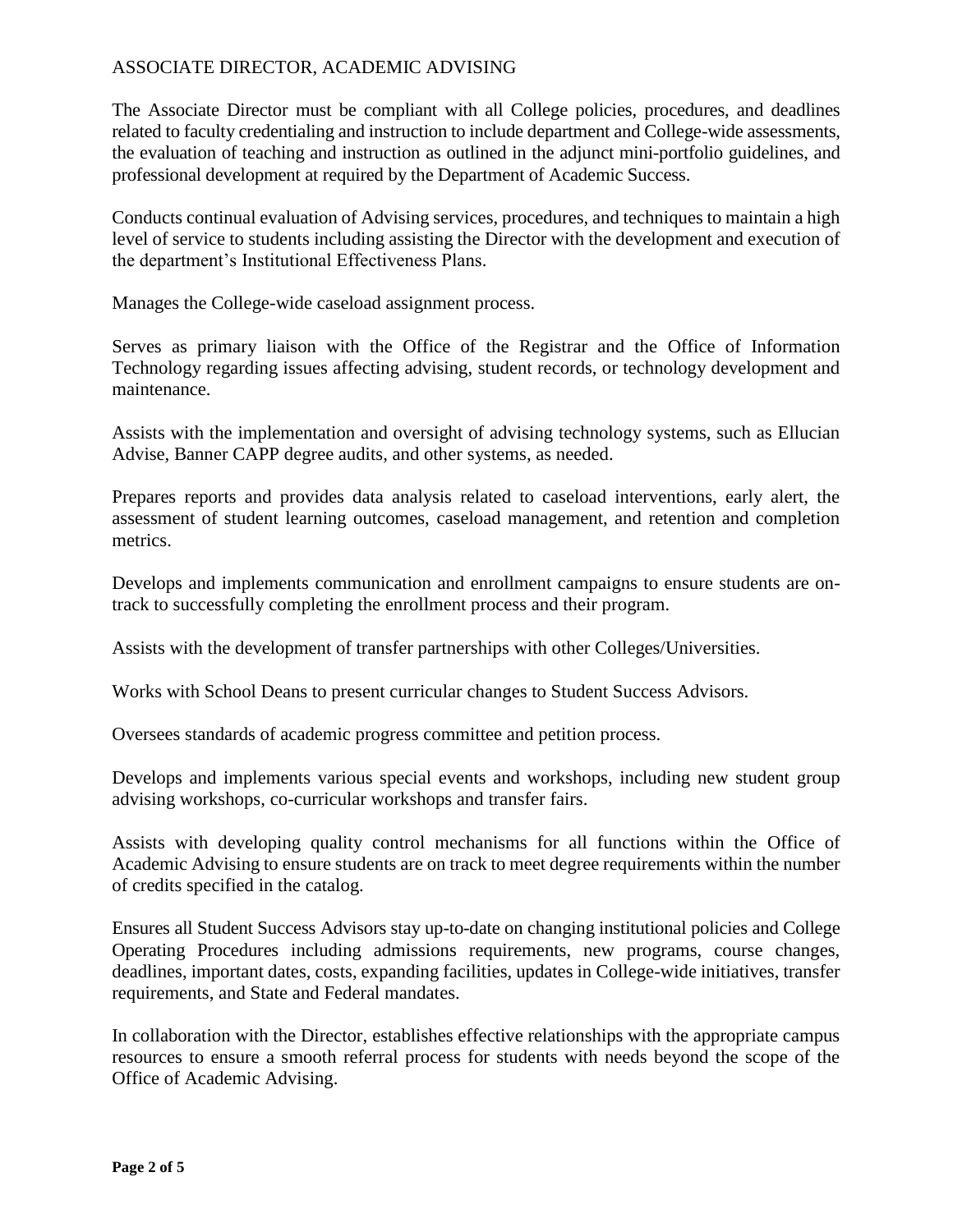Maintains a database of approved and denied transient student requests, late add registration requests, and generates reports as requested.

In collaboration with the Director, develops and maintains comprehensive manuals that outline policies and procedures related to departmental operations and provides guidance and oversight on general and programmatic training for Student Success Advisors.

Reviews and analyzes customer service related measures such as student volume, wait times, and other quality measures to insure equitable workload distribution among Student Success Advisors. Collaborates with the Director on performance improvement plans for Student Success Advisors needing improvement based on the measures.

Advises staff on handling sensitive issues including complaints about service, academic policies, and denied reinstatements; directly handles situations that Student Success Advisors are not able to resolve.

Serves as chief assessment officer for the department; assists Director with continuous improvement initiatives.

Meets with, advises, and prepares official educational plans for assigned caseload and for all student types as needed or during peak advising timeframes

Prepares for and conducts new student group advising workshops as needed or during peak advising timeframes.

Evaluates degree audits, transfer credits, College placement tests, and other student achievement to guide students in the selection of appropriate courses to fulfill program requirements.

Assists the Director with coordination of Guided Pathways development; communicates information about FSW's Academic and Career Pathways to students, helps students with the selection of an appropriate Pathway, and facilitates conversations and activities to help students explore the Pathways and refine their intended academic and career goals.

Through their work with advisors, colleagues, and students, supports and assists the Director with implementation of the directives and goals of Dedicate to Graduate (D2G) to increase student degree and credential attainment.

Represents the office, as needed, on appropriate/designated College committees.

Performs other duties as assigned.

These essential job functions are not to be construed as a complete statement of all duties performed; employees will be required to perform other job related duties as required. An employee with a disability is encouraged to contact the Human Resources Office to evaluate the job in greater detail in order to determine if she/he can safely perform the essential functions of this job with or without reasonable accommodation.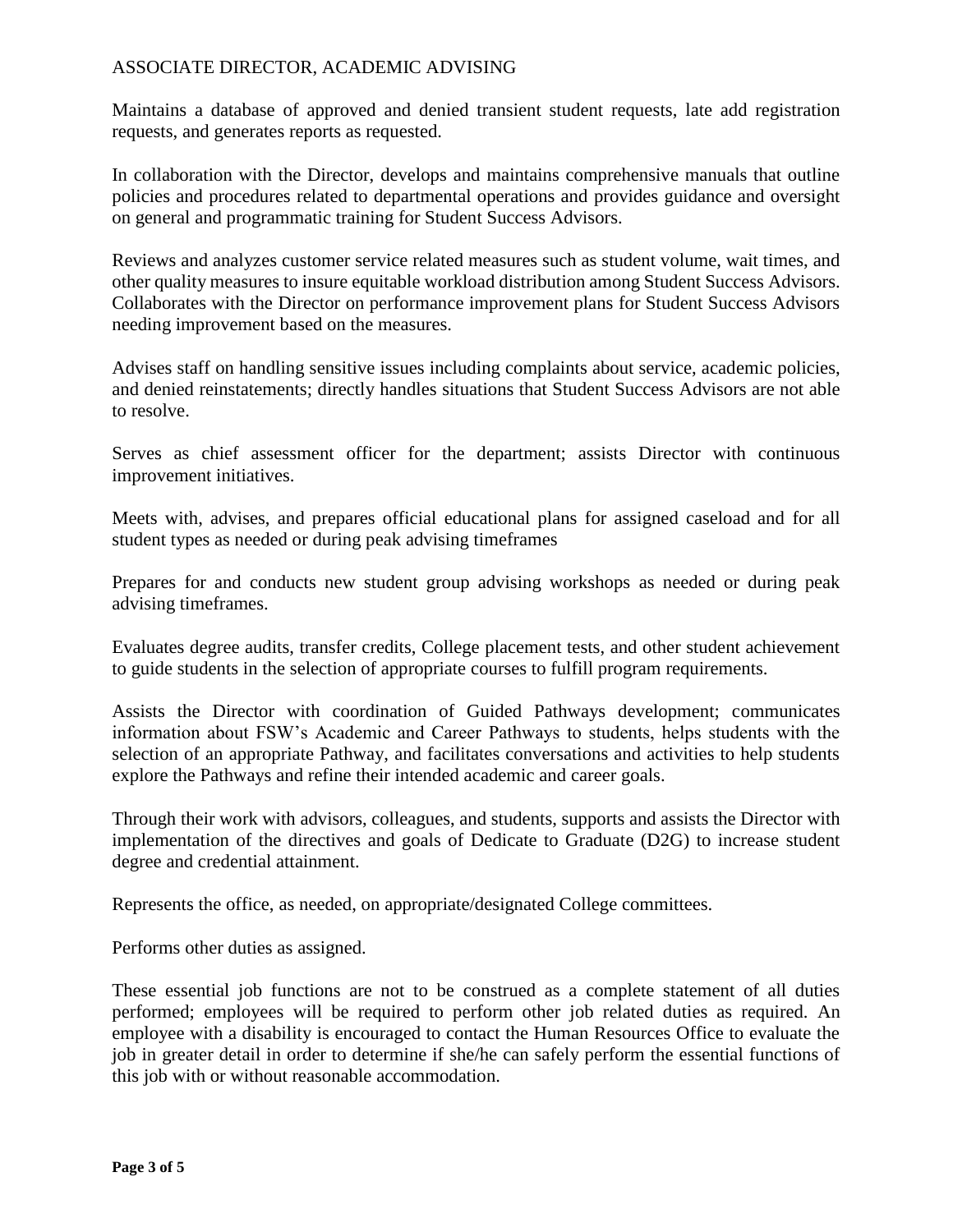#### **Knowledge, Skills and Abilities**

#### **Minimum Qualifications**

Master's degree from a regionally accredited institution of higher education preferably in counseling, education, social field, or related discipline.

Three (3) years full-time professional work experience as an academic advisor in a College or University setting.

Personal and educational philosophy compatible with the goals, objectives and mission of Florida SouthWestern State College.

Demonstrated experience using a personal computer, office software such as MS Office and electronic email.

Experience using an enterprise-wide integrated student information systems such as SCT Banner.

Demonstrated ability to:

- Think critically and creatively, have a high standard of integrity, and be motivated to incorporate best practices into the organizational culture.
- Exhibit a thorough knowledge of policies, procedures, and outside regulations pertaining to the position.
- Possess a working knowledge of operational and fiscal analysis techniques.
- Make presentations in front of various group sizes.
- Take initiative and independently plan, organize, coordinate and perform work in various situations where numerous and diverse demands are involved.
- Anticipate, investigate, and analyze problems and address them proactively.
- Communicate effectively, both orally and in writing.
- Establish and maintain effective working relationships with faculty, staff, students, other student services departments, and the public.
- Work in a fast-paced, demanding environment.
- Work independently and follow through on assignments.
- Exhibit solid organizational skills and be detail oriented.
- Work with a variety of constituencies and be willing to contribute to a team effort.
- Exercise discretion and good judgment at all times and in all contexts and maintain confidentiality.
- Work effectively with all constituencies of the College.
- Collect, organize, analyze and present information in a meaningful manner.
- Collaborate and be effective working with diverse populations.
- Speak publicly to large and small groups of students or colleagues.